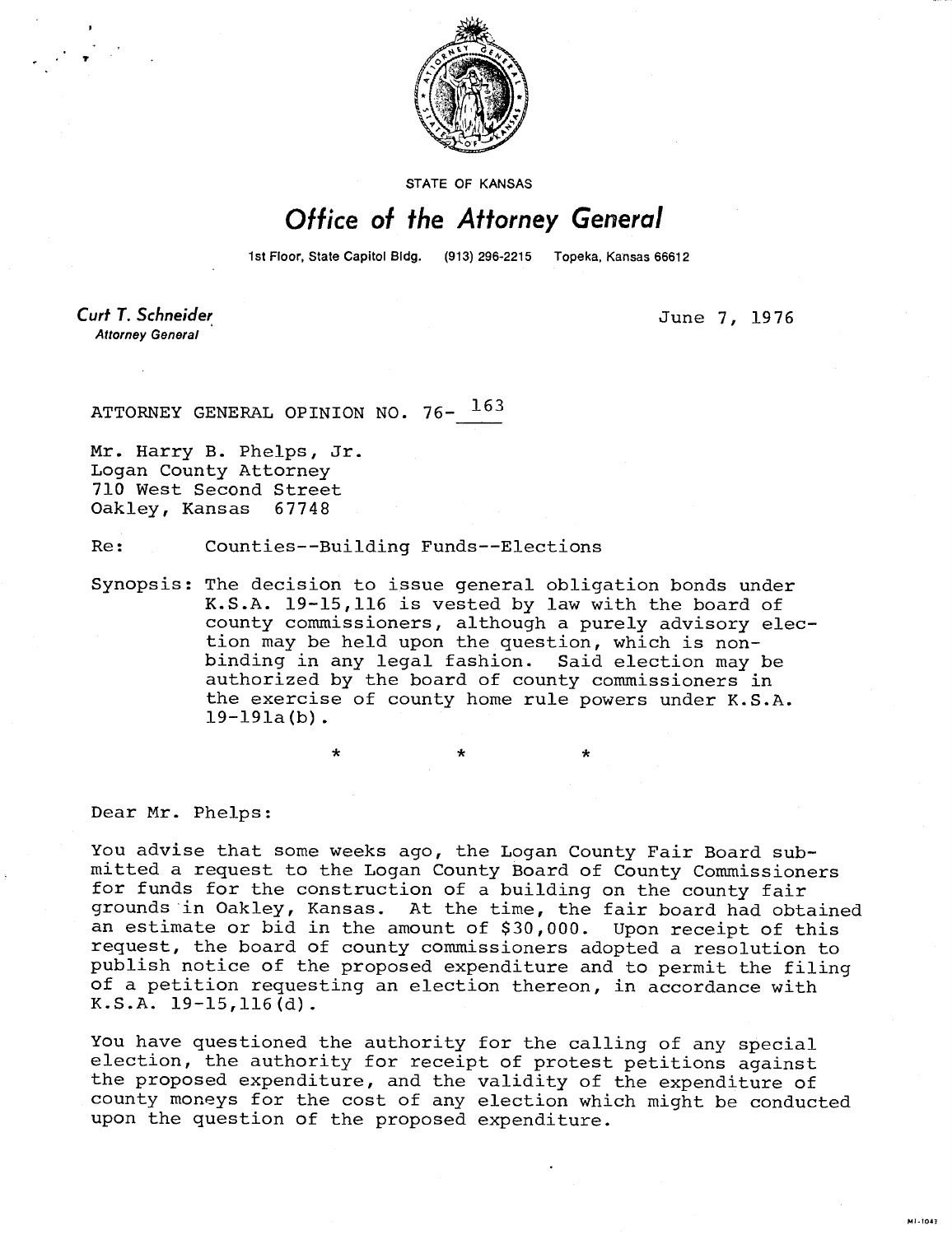Mr. Harry B. Phelps, Jr. Page Two June 7, 1976

As you point out, under K.S.A. 19-15,116, the board of county commissioners is authorized to authorize the expenditure of county moneys for public buildings, and to do so under several circumstances without an election thereon. For example, under subsection (c) thereof, the board may issue general obligation bonds of the county, except that such bonds may not be issued for any improvement the cost of which exceeds \$100,000. Similarly, under subsection (f), the board may use moneys from the general operating fund or other appropriated budgeted fund when such is available, again without an election thereon. An election is required and authorized under this section only when an annual levy is proposed to be extended under subsection (d) or when bonds for an improvement costing in excess of \$100,000 is proposed. Neither is the case here, and accordingly, there appears to be no authority for the holding of an election where the proposed expenditure of not to exceed \$30,000 is to be made from general obligation bonds issued under the authority of this section.

I enclose a copy of an opinion of the Attorney General dated May 3, 1972, in which, departing from a long-established precedent, it was concluded that there was no legal objection against the holding of an advisory election by a Kansas city, on the ground that the decision whether to hold such an election rested with the city governing body in the exercise of its, constitutional home rule powers. A similar view now obtains respecting counties, which now enjoy statutory powers of self-government as described in K.S.A. 19-101a et seq.

However, under K.S.A. 19-15,116, the statutory responsibility for the issuance of general obligation bonds for an expenditure of less than \$100,000 rests with the board of county commissioners. The board is vested by law with this responsibility, and it may not delegate that responsibility to the result of an election. It may call an advisory election, if it chooses, upon the proposed expenditure, but the authority for such an election would necessarily be based upon a resolution adopted for that purpose under K.S.A. 19-101a(b), and not upon K.S.A. 19-15,116(d). Moreover, such an election would not be legally binding upon the board, for it could not delegate or abdicate its legal responsibility committed to it by the cited statute. The election would be advisory only, and it would remain for the board to make the final decision upon the proposed expenditure.

Yours-very truly,

CURT T. SCHNEIDER Attorney General

CTS:JRM:kj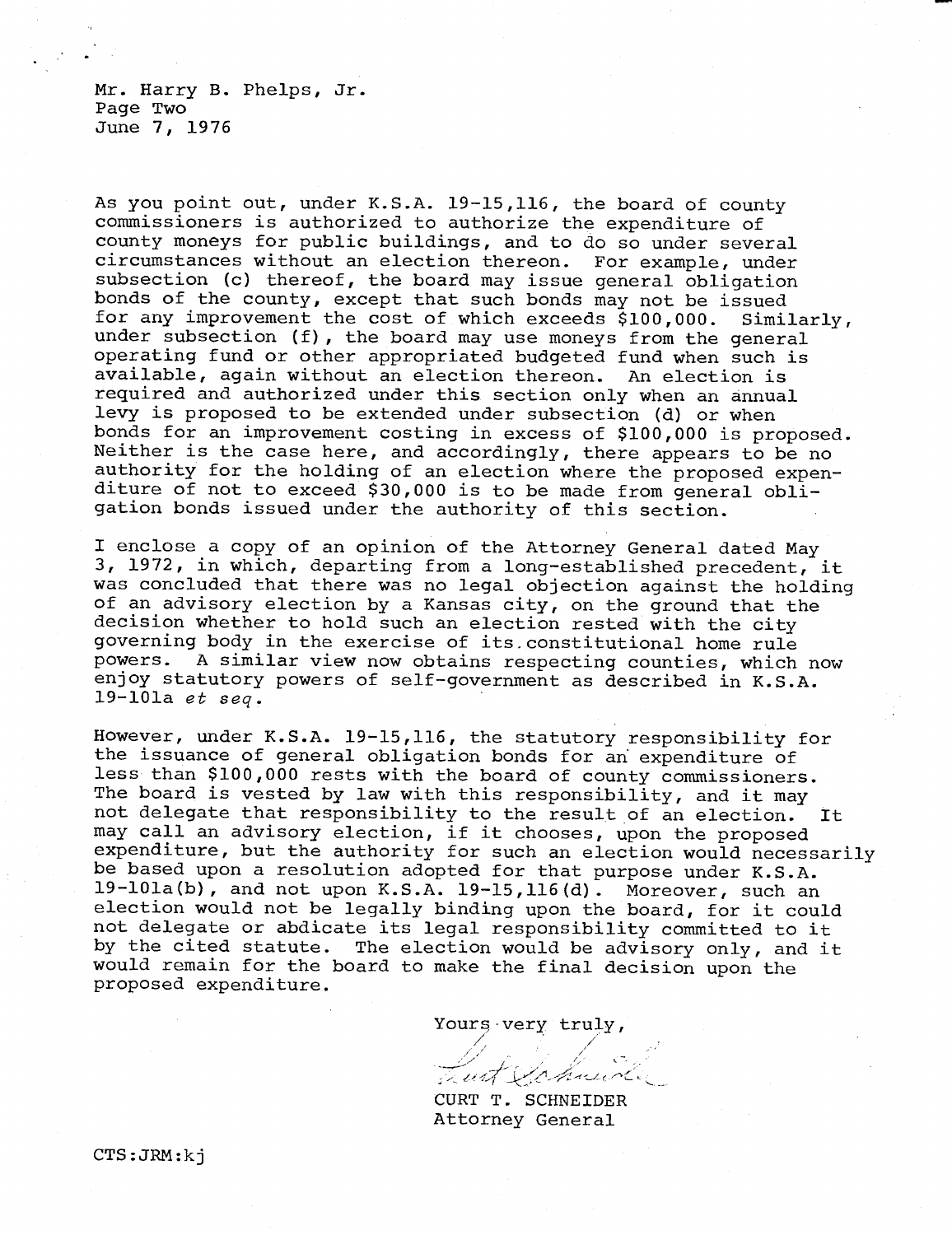

## STATE OF KANSAS

## Office of the Attorney General

1st Floor, State Capitol Bldg. (913) 296-2215 Topeka, Kansas 66612

May 3, 1972

Joe L. Levy City Attorney Coffeyville, Kansas 67337

Dear Mr. Levy:

You pose two questions, whether or not an urban renewal project may be submitted to a vote of the electorate, and if not, whether the governing body may authorize an advisory referendum upon the question of the commencement of a specific project.

The City has heretofore approved a plan for a project known as Fountain Plaza Project A. In State ex rel. Frizzell v. Paulsen, 204 Kan. 857, 465 P.2d 982 (1970), the court affirmed denial of a writ of mandamus, which had been sought to require submission to the electorate of an ordinance, proposed by petition, to bar all urban renewal activity within the city. Certainly the continuation of this project, now adjudged valid and not susceptible to a referendum vote, may not now be submitted to an election of the people.

The question arises whether the governing body may submit the question of the adoption of a plan for a project not yet commenced, the Plaza B Project, to a vote of the people. Under K.S.A. 17-4746, no municipality may exercise the powers conferred under the urban renewal law unless:

. . . its local governing body shall have adopted a resolution finding that: (1) One or more slum or blighted areas exist in such municipality and (2) the rehabilitation, conservation, or redevelopment, or a combination thereof, of such area or areas is necessary in the interest of the public health, safety, morals or welfare of the residents of such municipality."

Under K.S.A. 17-4747 only the governing body may approve or reject an urban renewal plan. No provision is made for delegation of that power by the governing body to the electorate at large. We cannot but conclude that approval or disapproval of a specific urban renewal plan is within the power of the governing body only, and may not be submitted to a vote of the people. There is no authority under the urban renewal law, K.S.A. 17-4742 et seq., for the governing body to submit to an election any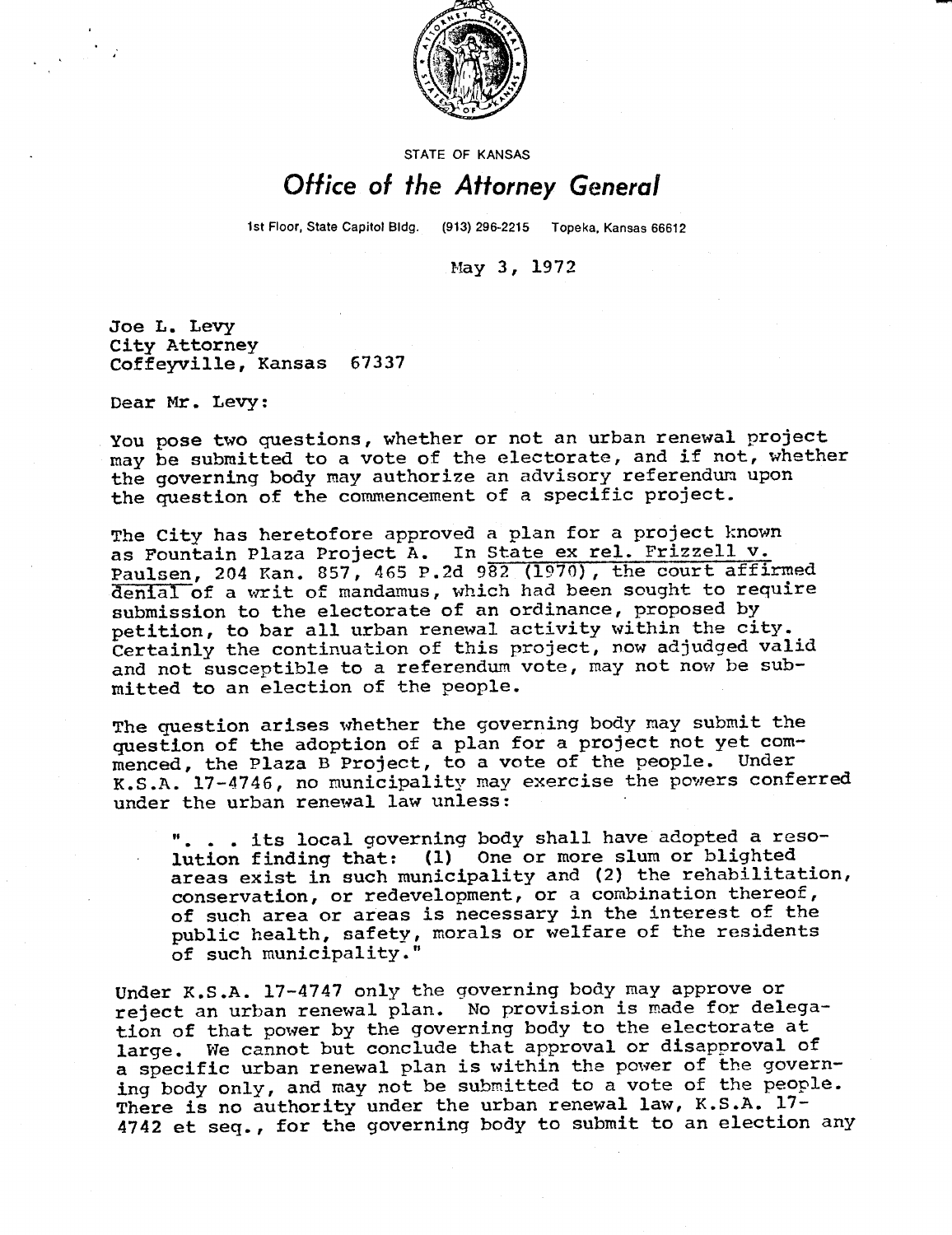Joe L. Levy May 3, 1972 Page 2

**proposition whether to proceed with any specific proposed project plan. Absent statutory authority for such an election under the urban renewal law or otherwise, such an election would be of no force and effect whatever.** 

**Secondly, you inquire whether it is within the power of the city to authorize an advisory referendum or election. This question has been posed before the Attorney General several times in the past. For example, it has been asked whether a question relating to the use of county-owned property may be placed on the ballot. In an opinion dated July 10, 1970, Attorney General Kent Frizzell stated thus:** 

**"We note in the first instance that the suggested referendum would be purely advisary [sic] and would have no binding effect on the commissioners in an area in which they are bound to exercise their own best judgment. This office has long been of the opinion that the expenditure of public funds is not authorized in such a case. . . .** 

**"This view is based on the lack of statutory authority to hold such an election. In The State, ex rel., v. Deck, 106 Kan. 518, 522, 523, 188 P. 238 (1920), our court said:** 

**. . The Board of County Commissioners is authorized to call special elections on various propositions, but each specific instance is under a special grant of statutory power. . . These instances may not exhaust the list, but in each of such special elections, positive, complete, and specific authority is granted to the Board of County Commissioners. Where such authority is not expressly conferred, it would not exist'."** 

**Insofar as the foregoing applies to advisory elections conducted by the county, we agree fully with the foregoing.** 

**In an earlier opinion, of September 5, 1967, Attorney General Londerholm stated further, regarding a proposed advisory election conducted by a city, that "conducting an election (to) take a straw poll of public opinion on a question where there is not authority to hold the election would be an unlawful expenditure of public funds and. . . it would not in any way bind the governing body of the city."** 

**At 26 Am. Jur. 2d, Elections, S 183, at p. 13, the writer states thus:**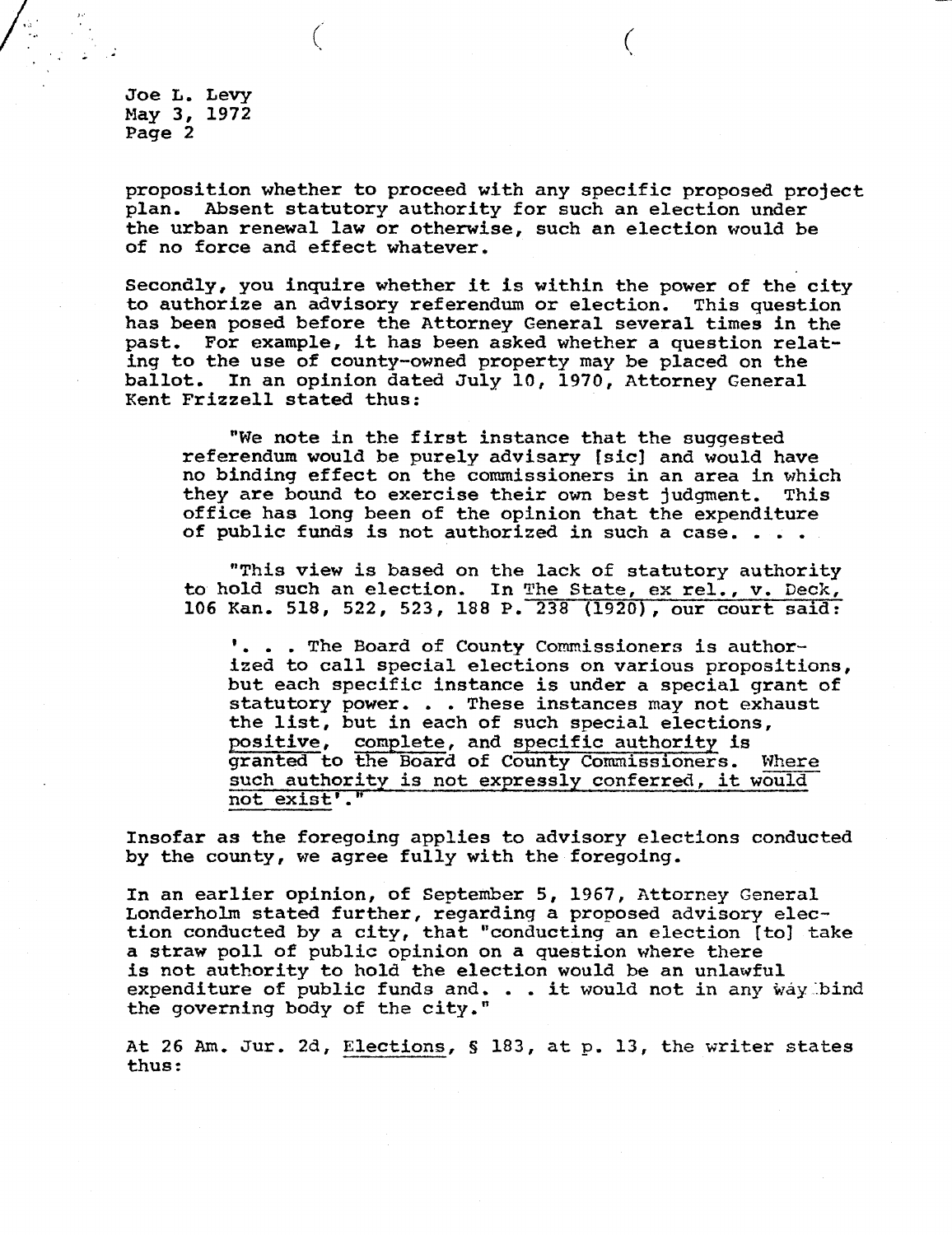Joe L. Levy May 3, 1972 Page 3

> "It is fundamental that a valid election cannot be called and held except by authority of the law. There is no inherent right in the people, whether of the state or of some particular subdivision thereof, to hold an election for any purpose. Accordingly, an election held without affirmative constitutional or statutory authority, or contrary to a material provision of the law, is a nullity, notwithstanding the fact that such election was fairly and honestly conducted." [Footnotes omitted.] and honestly conducted."

Insofar as the foregoing applies to an election at which the people are called upon to make a legally binding decision, we agree fully. However, broad and liberal powers are granted to Kansas cities under the home rule provision of our Constitution, Article 12, § 5, under which "[c]ities are hereby empowered to determine their local affairs and government. . . " We are aware of no statute prohibiting an advisory election. Of course, such an election would have no legal consequence whatever, and a governing body may not bindingly commit a decision which is reserved to them alone to the result of such an election. To do so would result in an abdication of the responsibilities and duties of the governing body. However, in our opinion, the home rule powers of the governing body of a Kansas city include the power to authorize the holding of an election, purely advisory in nature, at which a question of public moment is submitted for the expression of the will of the people thereon.

Despite the prior position of this office, in our view the expenditure of public funds for such an election is not an unlawful expenditure. The purpose of the election must necessarily be a public one, i.e., to permit the electors of the city to express their views upon a question of municipal importance or public concern. We have stated that an advisory election is merely that, one at which the views of the people are asked to be expressed through the ballot for or against a given proposition or question. It has no legally binding effect whatever. There are a number of means whereby the electors of a city may communicate their views to their elected officials, through petitions, attendance at public hearings, personal contact, and resort to statutory initiative and referendum procedures. Foreseeably, once the public has voted upon a question at an advisory election, the governing body might understandably be reluctant to decide upon the matter contrary to the result of the election, and such a decision would doubtless be construed as an affront to the popular will. Likewise, resort by the governing body to such elections upon questions which they must alone decide, may be misleading to the electorate, who may cast their ballots on the understanding that their decision is at least to be respected, notwithstanding it is not legally binding. It is the responsibility of elected officials to make